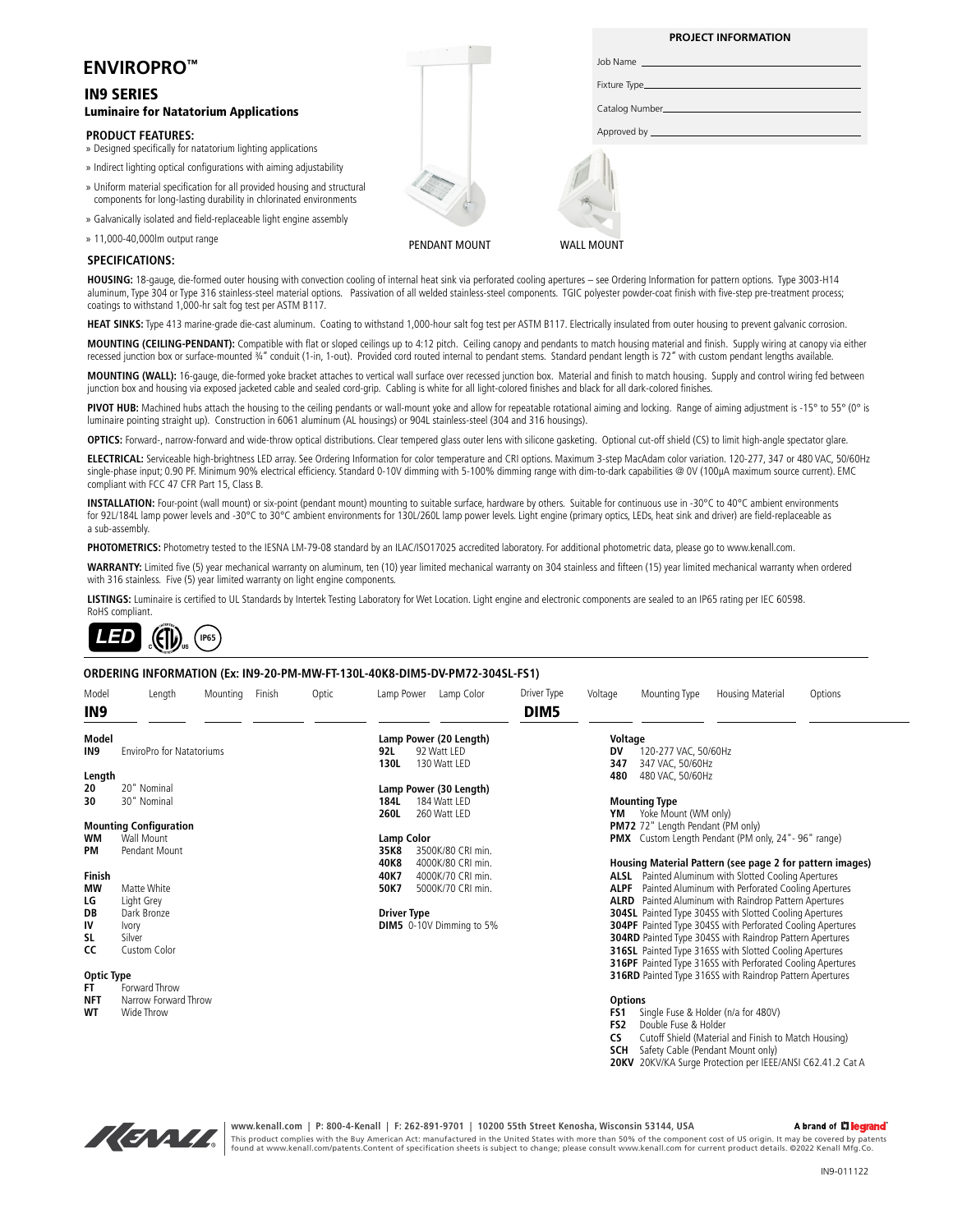# **ENVIROPRO™**

### IN9 SERIES Luminaire for Natatorium Applications

#### **HOUSING COOLING APERTURE PATTERN**







#### **PERFORMANCE**

| Size<br>Configuration | Lamp Code | Lumen Output, By Distribution Type (Im) |            |           | <b>Efficacy</b> | <b>Input Power</b> | <b>TM-21</b>                 | Lumen                    |
|-----------------------|-----------|-----------------------------------------|------------|-----------|-----------------|--------------------|------------------------------|--------------------------|
|                       |           | <b>FT</b>                               | <b>NFT</b> | <b>WT</b> | (lm/W)          | (W)                | <b>Reported L70</b><br>(hrs) | Maintenance<br>@ 50k Hrs |
|                       | 92L-35K8  | 11,365                                  | 12,183     | 11,471    | $108 - 116$     | 105                | 165,000                      | 95%                      |
|                       | 92L-40K8  | 12,101                                  | 12,972     | 12,213    | $115 - 123$     |                    |                              |                          |
|                       | 921-40K7  | 14,413                                  | 15,450     | 14,547    | $137 - 147$     |                    |                              |                          |
| 20                    | 92L-50K7  | 14,701                                  | 15,759     | 14,838    | 139 - 150       |                    |                              |                          |
|                       | 130L-35K8 | 14,890                                  | 15,962     | 15,028    | $102 - 109$     |                    | 135,000                      | 89%                      |
|                       | 130L-40K8 | 15,854                                  | 16,995     | 16,001    | $109 - 116$     | 146                |                              |                          |
|                       | 130L-40K7 | 18,883                                  | 20,242     | 19,058    | 129 - 139       |                    |                              |                          |
|                       | 130L-50K7 | 19,261                                  | 20,647     | 19,439    | 132 - 142       |                    |                              |                          |
|                       | 184L-35K8 | 22,376                                  | 24,340     | 22,365    | $111 - 121$     | 202                | 165,000                      | 95%                      |
|                       | 184L-40K8 | 23,825                                  | 25,916     | 23,813    | $118 - 128$     |                    |                              |                          |
|                       | 184L-40K7 | 28,377                                  | 30,867     | 28,363    | $141 - 153$     |                    |                              |                          |
| 30                    | 184L-50K7 | 28,944                                  | 31,485     | 28,930    | 143 - 156       |                    |                              |                          |
|                       | 260L-35K8 | 28,815                                  | 31,345     | 28,801    | $104 - 113$     |                    | 135,000                      | 89%                      |
|                       | 260L-40K8 | 30,681                                  | 33,374     | 30,666    | $110 - 120$     | 278                |                              |                          |
|                       | 260L-40K7 | 36,543                                  | 39,750     | 36,525    | 131 - 143       |                    |                              |                          |
|                       | 260L-50K7 | 37,274                                  | 40,545     | 37,256    | 134 - 146       |                    |                              |                          |

Information above was tested with an outer tempered glass lens. Subject to change without notice. Visit www.kenall.com for IES files and additional information.

Model: IN9-30-FT-184L-40K8-DIM5



Max Candela = 8731 Located At Horizontal Angle = 55, Vertical Angle = 92.5 1 - Vertical Plane Through Horizontal Angles (55 - 235) (Through Max. Cd.) 2 - Horizontal Cone Through Vertical Angle (92.5) (Through Max. Cd.)





Max Candela = 35909 Located At Horizontal Angle = 0, Vertical Angle =  $135$ 1 - Vertical Plane Through Horizontal Angles (0 - 180) (Through Max. Cd.) 2 - Horizontal Cone Through Vertical Angle (135) (Through Max. Cd.)

Model: IN9-WT-184L-40K8-DIM5



Max Candela = 10962 Located At Horizontal Angle =  $60$ , Vertical Angle =  $92.5$ 1 - Vertical Plane Through Horizontal Angles (60 - 240) (Through Max. Cd.) 2 - Horizontal Cone Through Vertical Angle (92.5) (Through Max. Cd.)



## **www.kenall.com | P: 800-4-Kenall | F: 262-891-9701 | 10200 55th Street Kenosha, Wisconsin 53144, USA**

A brand of **L'I legrand** This product complies with the Buy American Act: manufactured in the United States with more than 50% of the component cost of US origin. It may be covered by patents<br>found at www.kenall.com/patents.Content of specificatio